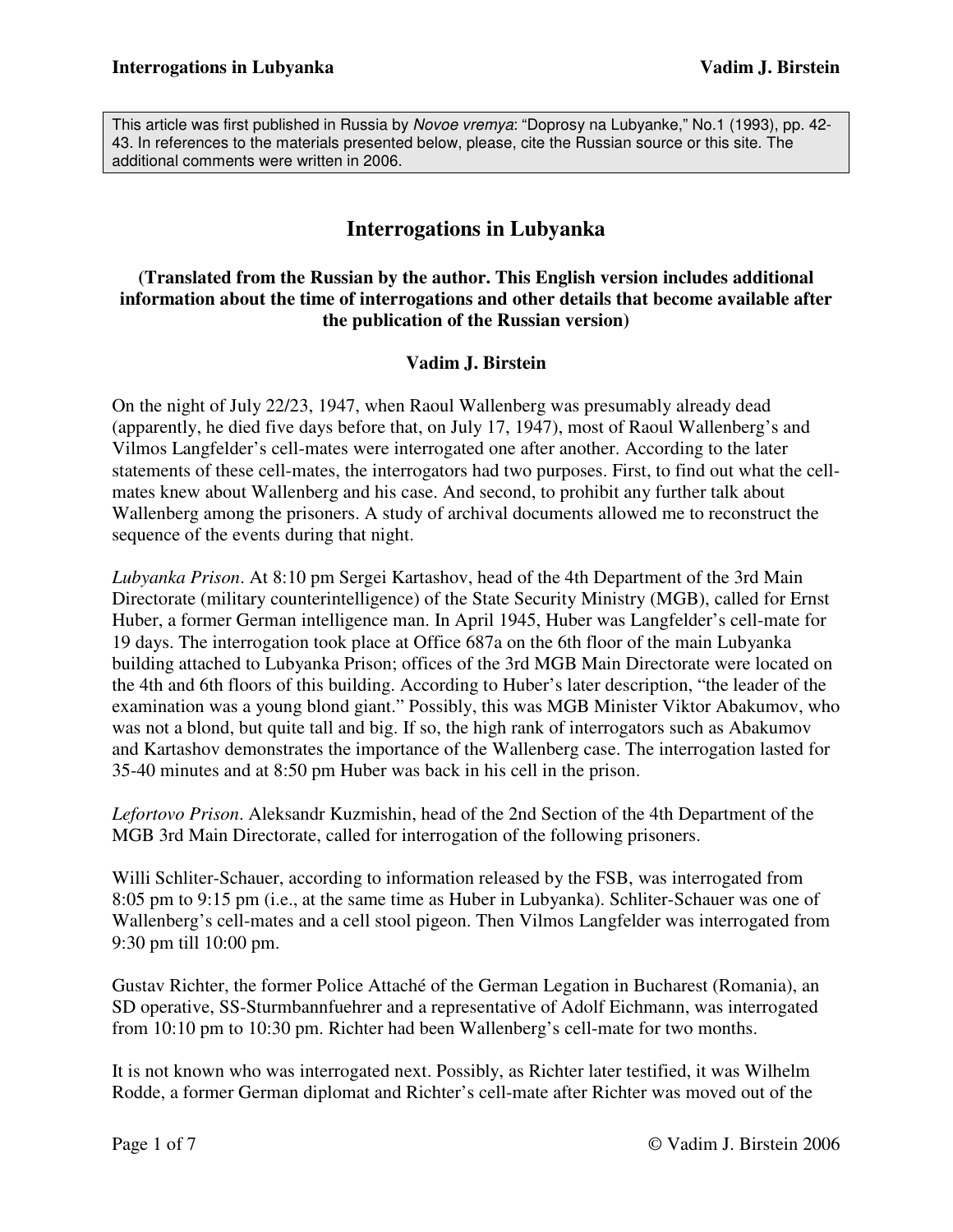cell he had shared with Wallenberg. However, July 22, 1947 was not on the list of dates of Rodde's interrogations released by the FSB.

Eiro Pelkonen, a former Finnish soldier, one of Langfelder's cell-mates, was next. He was in Kuzmishin's office from 10:50 pm till 11:00 pm.

Horst Kitschmann, the former German Military Attaché in Finland and Sweden, and also one of Langfelder's cell-mates, was interrogated from 11:00 till 11:20 pm.

The next person is unknown. It could be Ernst Krafft, the former German Rear Admiral and one of Langfelder's cell-mates, as Hille later testified. However, as with Rodde, July 22, 1947 was missing from the list of dates of Krafft's interrogations released by the FSB.

Reiner Stahel, former Lt. General, head of the German High Command's "Sonderstab Stahel" and the former German Military Commandant of Rome and Warsaw, and one of Langfelder's cell-mates, was interrogated last, from 11:40 pm till midnight.

*Back in Lubyanka Prison*. According to the information released by the FSB from a register of prisoners' movements, in the early morning of July 23, 1947, Langfelder was transferred from Lefortovo to Lubyanka Prison. It is unclear what happened to Langfelder after that.

According to the interrogation list released by the FSB, after Langfelder's transfer to Lubyanka, Kartashov interrogated him on July 23, 1947, from 2:15 am till 6:30 pm. No evidence of this interrogation or source of this information was given. Therefore, it remains a mystery whether the series of interrogations that started in Lubyanka with the interrogation of Huber on the evening of July 22, 1947, in fact ended with the long interrogation of Langfelder on the evening of July 23, 1947.

Obviously, the interrogations of July 22, 1947 were carefully prepared beforehand. For instance, on December 29, 1945 Huber was convicted of being a German spy by the Special Board (OSO) and received a 10-year sentence. However, on February 8, 1946, he was sent to the Ivdellag labor camp in the Ural Mountains. On April 26, 1947 Huber was ordered back to Moscow, where he arrived on May 2, 1947. Another German convict, Wolfgang Richter, a lawyer, was brought to Moscow from the same camp along with Huber. Possibly, this Richter was mistaken for Gustav Richter. Two days after Huber's arrival, Daniil Kopelyansky, an investigator from Kuzmishin's department, interrogated him. Then Kartashov's interrogation on July 22, 1947 followed.

After the night interrogations, all the prisoners, including Huber, were put in solitary confinement. While incarcerated in a small cell known as a "box," Pelkonen unsuccessfully tried to commit suicide.

In August 1947, Kopelyansky interrogated Huber once again. His next interrogation was in February of 1948. This time another investigator of the same department, Boris Solovov, interrogated Huber. Interestingly, after having been previously kept alone, Huber was kept with Schliter-Schauer, a cell informer, from April 1948 till April 1950.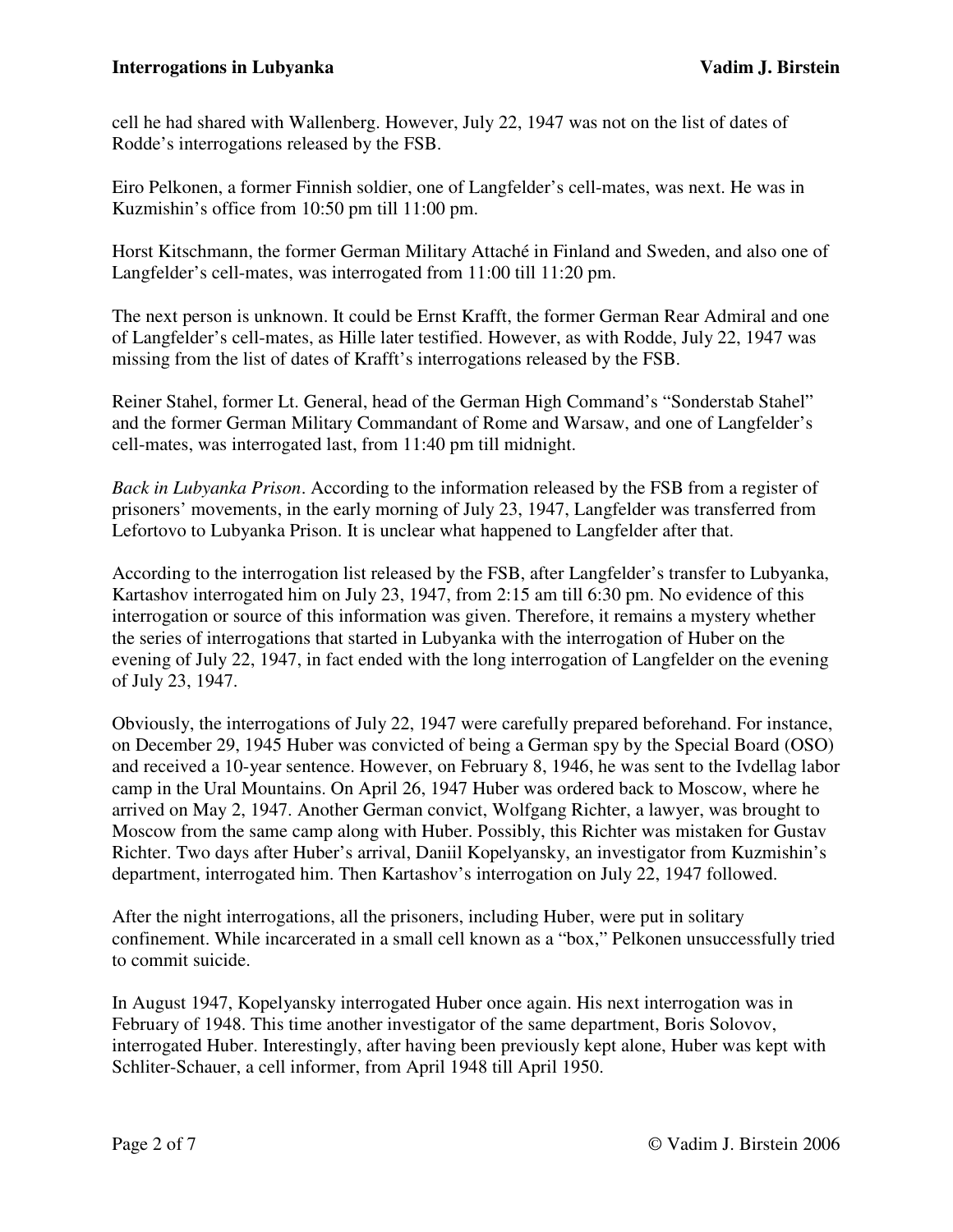Although the reason behind Wallenberg's imprisonment and death is still unknown, what did the cell-mates and other inhabitants of Lefortovo Prison, who were in contact with Wallenberg in the neighboring cells through knocking, know about his case?

### **A Letter to Stalin**

According to Richter's testimony in 1956, in early February of 1945, after two days of imprisonment, Wallenberg was called for an interrogation. The investigator told Wallenberg: "Well, you are well-known to us. You belong to a great capitalist family in Sweden." Wallenberg was accused of espionage. The interrogation lasted for about an hour and a half. Additionally, Richter recalled the following:

*At the beginning of February 1945, R. W. wrote a letter addressed to the director of the prison, in which he protested his treatment and arrest. R. W. also referred to his Swedish citizenship and his status of a diplomat and demanded the right to get in touch with the Swedish Legation in Moscow. R. W. handed this letter to the guard on duty on the ground floor.<sup>1</sup>*

Jan Loyda, who shared Cell 140 in Lubyanka Prison for two months in 1945 with Wallenberg and Willi Roedel (later a long-time Wallenberg cell-mate), told his cell-mate Erhard Hille:

*R. W. said that the Russians did not have any reason to keep him imprisoned at all. He worked for the Russians in Budapest. This the Russians did not believe. The leaders of the examinations said that R. W. was a rich Swedish capitalist, and such a man would not do anything for the Russians.* 

Was there really a "Russian motive" in the Wallenberg case? In fact, Hermann Grosheim-Krysko (alias Tomsen) and not Wallenberg headed the Russian Section at the Swedish Legation in Budapest. Was Loyda or Hille, who recalled the story, mistaken? In any case, Gotthold Starke, a former German diplomat and then Soviet prisoner, clearly remembered a similar story he had heard from Langfelder's cell-mate Hille:

*. . . Since Sweden served the Russian interests in Hungary [which was true, Sweden represented Soviet diplomatic interests in Germany and its allies, including Hungary—V. B.], R. W., among other things, was commissioned to protect Russian citizens in Hungary. When fights began in Hungary and the Russians approached the city, R. W. and his driver had gone to meet the Russians. He had reported himself at the army command and drawn the attention to the fact that in Budapest were Russian citizens, whom the Swedish Legation had protected, and who were brought together in a special block by R. W. According to the driver [Langfelder], this was the reason for their trip by car. The Russian authorities, however, had misunderstood the action and arrested R. W., as well as his driver.* 

 $\overline{a}$  $<sup>1</sup>$  I used the official translation from the German into English made by the Swedish Foreign Office and published as</sup> *Raoul Wallenberg. Collection of Documents* (Stockholm, 1966) as a reference. However, I fixed grammar errors in the translation. V. B.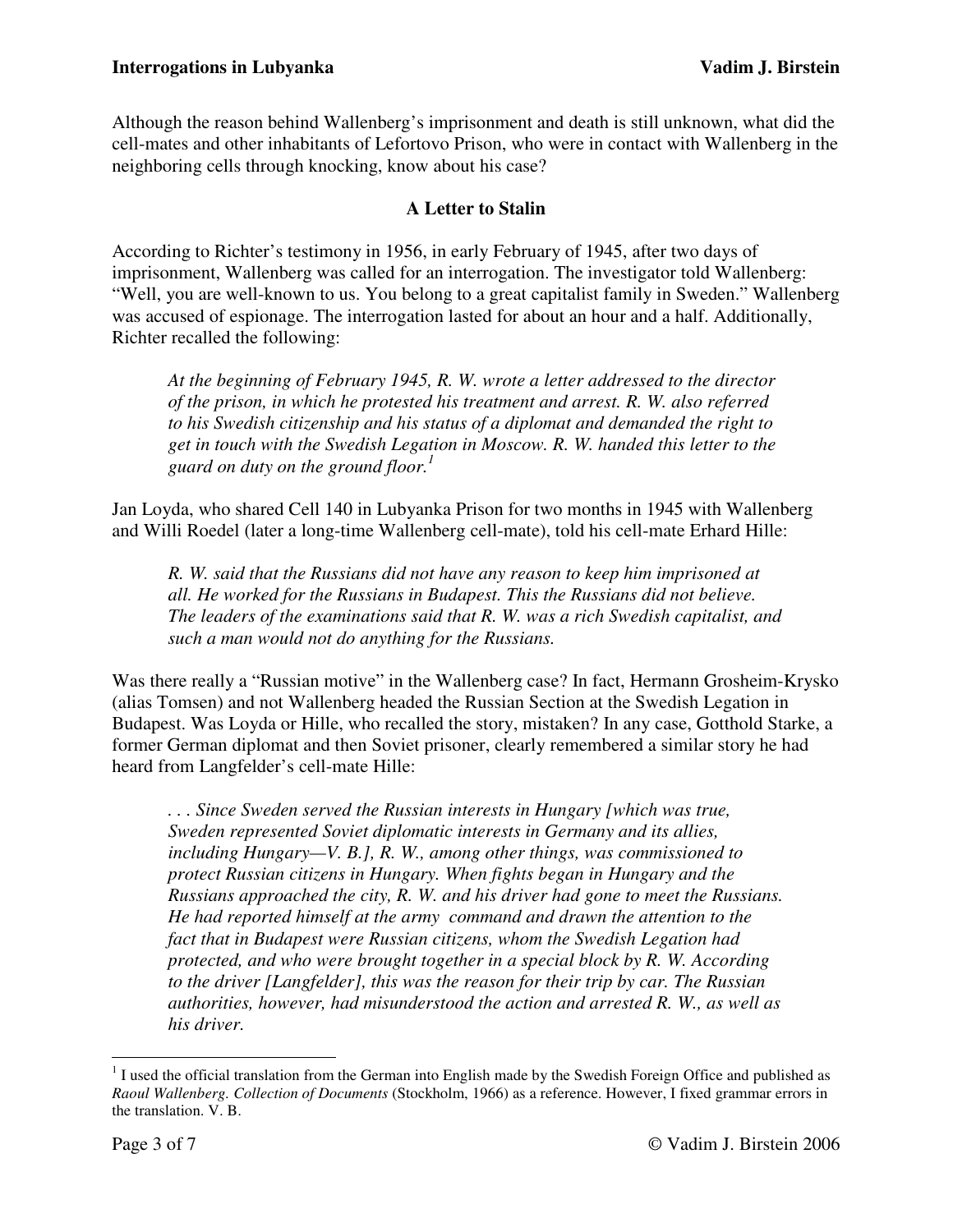During the summer of 1946, Wallenberg wrote a letter to Stalin. According to the recollection of one more former German diplomat, Bernhard Rensinghoff, in this letter Wallenberg pointed to his diplomatic status and asked to be interrogated. Additionally, Wallenberg requested Stalin's permission to contact the Swedish Embassy in Moscow. He wrote the letter in French. As Rensingoff stated, "after some time R. W. got a message, in which the dispatch of his letter was confirmed." Where is this letter now? Did it survive? We do not have answers.

In July of 1946, Wallenberg underwent a lengthy interrogation. Later on there was one more interrogation, during which Wallenberg asked the investigator about his future. According to Willi Bergemann, another imprisoned German diplomat from Bucharest, the investigator "referred to the conference that was to be held in Moscow in March 1947 and at which the fates of the prisoners were to be decided." It remains unclear what conference the investigator was referring to.

Rensinghoff recalled that Wallenberg's last interrogation in Lefortovo occurred in late Februaryearly March of 1947, just before Wallenberg and Roedel were transferred from Lefortovo to Lubyanka. Wallenberg knocked a message that Rensinghoff remembered as following:

*The investigator informed him [Wallenberg] that his case was quite clear, and that it was a 'political one.' If he considered himself innocent, it was for his sake to prove this. The best proof of his guilt was the fact that the Swedish Legation in Moscow and the Swedish government had done nothing to his case [which was not true, there were diplomatic inquiries regarding Wallenberg—V. B.]. R. W. asked the investigator, who held the examination, to be allowed to contact directly the Swedish Legation in Moscow or the Red Cross or at least to write them. This request was rejected with the words 'nobody cares about you.' 'If the Swedish government or its Legation had taken any interest in you, they would have contacted you long time ago.'* 

All together, according to the information given above, Wallenberg was called for interrogation five times in February 1945-March 1947.

Langfelder's former cell-mates later recalled that he, like Wallenberg, was also accused of espionage. Rear Admiral Ernst Krafft told Eiro Pelkonen that in 1946 investigators tried to prove that Langfelder spied for the Western Allies. The head investigator claimed that Wallenberg was not a diplomat, but "a messenger for a contact with a Jewish organization" in Budapest. Krafft died in Vladimir Prison on July 27, 1954, and, therefore, could not testify later about Wallenberg and Langfelder as the other cell-mates did.

All this information shows that Wallenberg and Langfelder were accused of espionage for the Allies. Earlier, during interrogations of the other members of the Swedish Legation, the Soviet interrogators raised one more accusation*—*that Wallenberg helped the Germans. They also mentioned contacts with a Jewish organization. Apparently, they meant the American Jewish charity organization, "Joint," which provided money for Wallenberg's humanitarian work in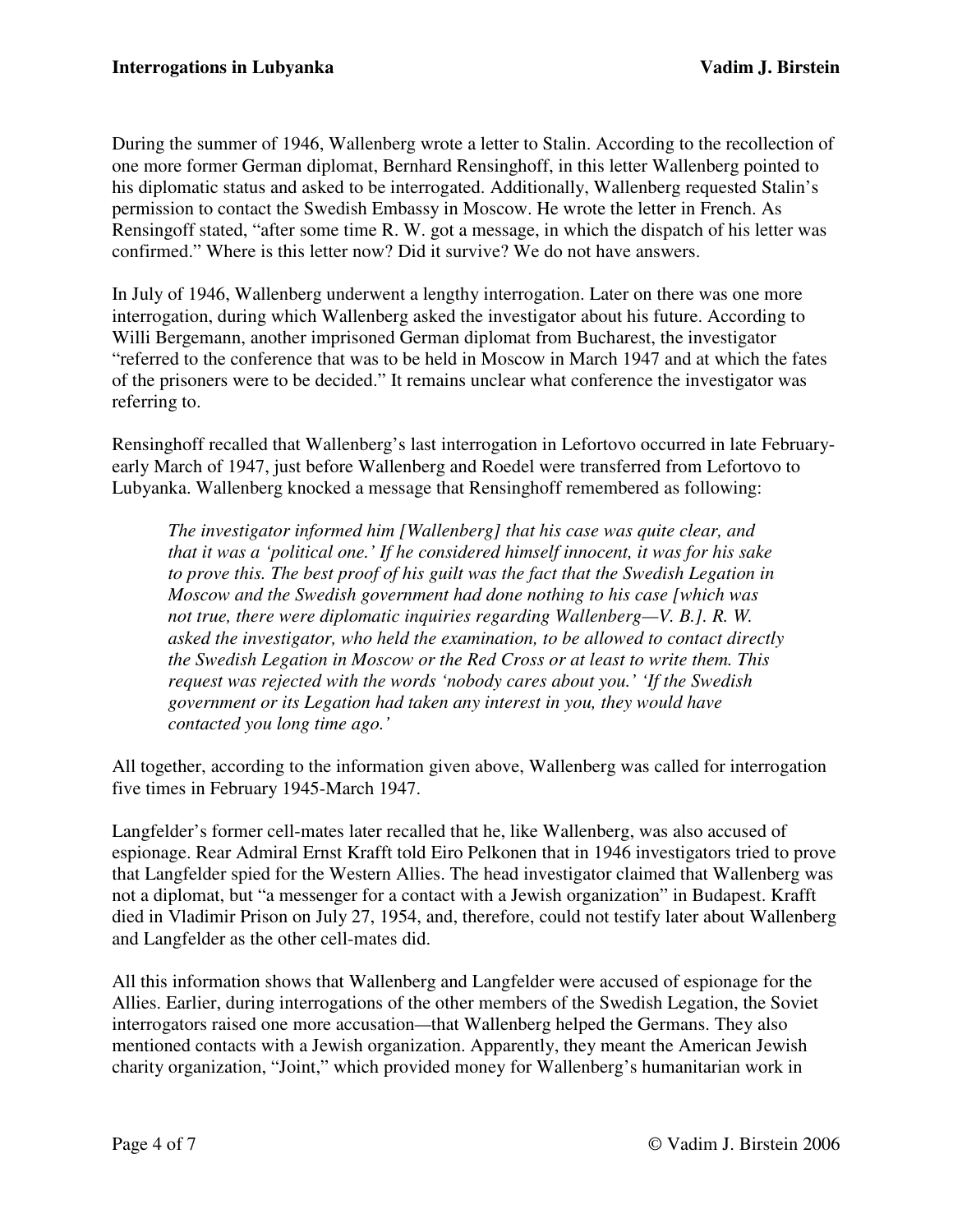Budapest. In any case, it is evident that during the night of July 22/23, 1947, interrogators ordered the cell-mates to stop talking about Wallenberg and his case.

## *A Comment (written in 2006)*

\_\_\_\_\_\_\_\_\_\_\_\_\_

According to the MGB records released by the KGB/FSB in 1991 and 2000, Raoul Wallenberg was interrogated five times in 1945-47:

(1) February 8, 1945 (Lubyanka Prison, Office 481a)

Interrogator: Yakov Sverchuk, head of the 1st Section of the 2nd SMERSH Department Time: 01:05-05:35 am

(2) April 28, 1945 (Lubyanka Prison, Office 481a)

Interrogator: Aleksandr Kuzmishin, senior authorized officer (of Sverchuk's section) Time: 3:35-5:00 pm

(3) August 2 [?], 1946 (Lefortovo Prison, Office 19)

In 1991, the KGB released an incorrect date for this interrogation, July 17, 1946, and the FSB has never corrected it. My guess is that it was August 2, 1946, based on the dates of interrogations of Isaak Wolfin, an arrested Soviet diplomat, whose record also appeared on the released document with the wrong date for Wallenberg. According to the records on Wolfin's Prisoner Card in Vladimir Prison, he was arrested on July 20, 1946, and, therefore, could not have been interrogated on July 17, 1946. Two years later, on March 6, 1948, Wolfin was convicted of being a Swedish spy and sentenced to 20-years. He was imprisoned in Vladimir Prison.

Interrogator: Daniil Kopelyansky, senior authorized officer (of the same section, headed now by Kuzmishin) Time: 10:30 am-1:00 pm

(4) August 30, 1946 (Lefortovo Prison, Office 21)

Interrogator: Daniil Kopelyansky, senior authorized officer Time: 10:00 am-Noon

(5) March 11, 1947 (Lubyanka Prison, Office 671)

Interrogator: Aleksandr Kuzmishin, head of the 2nd Section of the 4th Department, 3rd MGB Main Directorate Time: 2:15-4:00 pm

However, it is unknown if these interrogations were all that actually took place.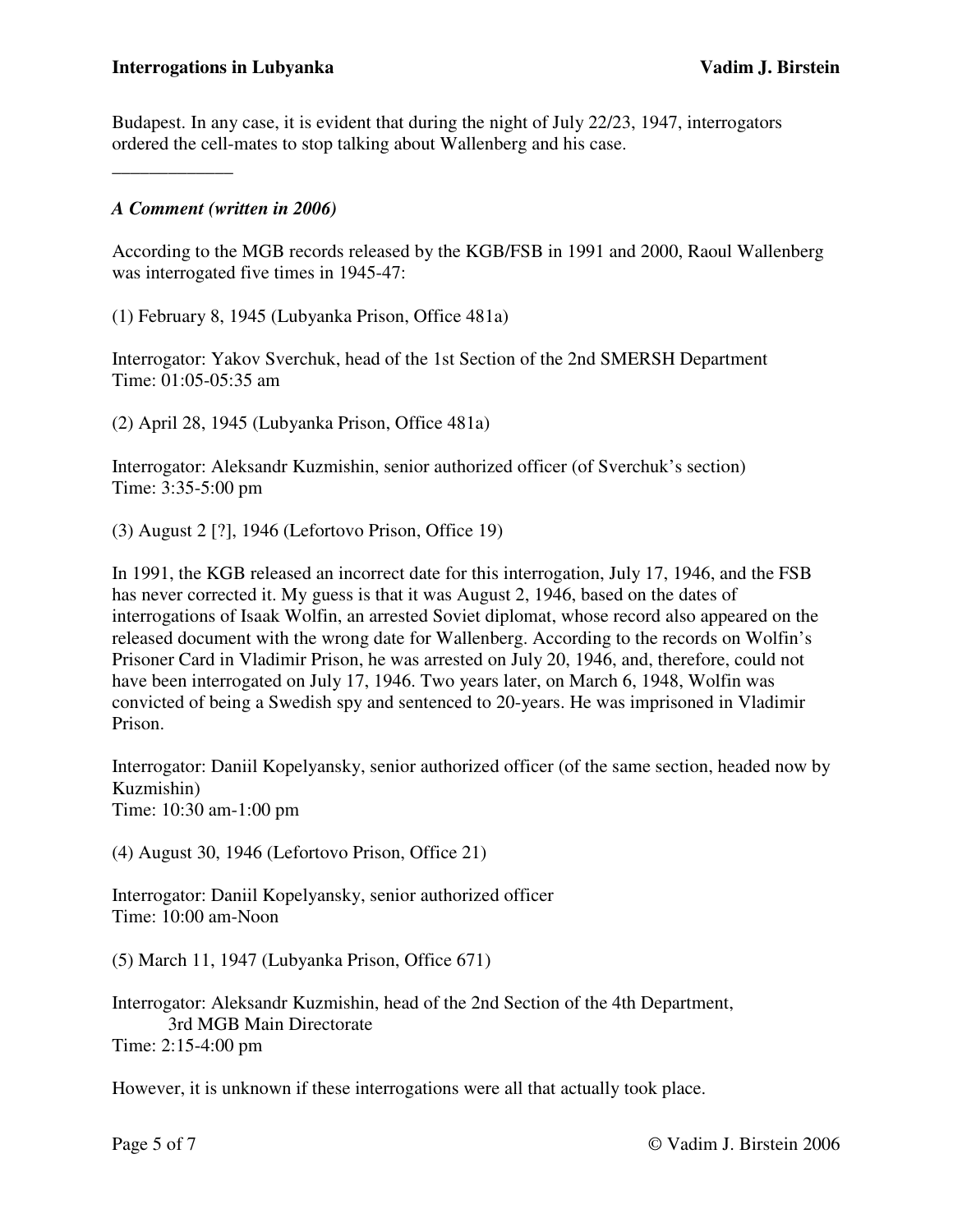As for Huber's interrogation on July 22, 1947, the Swedish Report (2000), using inaccurate information released by the FSB, mentioned that it lasted "for six hours, between 20.10-02.00" (p. 147). Goeran Rydeberg repeated the same error, citing a four-hour-interrogation, on p. 68 of his book *Raoul Wallenberg. Historik och nya forskningsfalt* (http://www.utrikes.regeringen.sc/fragor/wallenberg/pdf/EW/rydeberg.pdf). According to the documents of Huber's Prisoner File, Kartashov interrogated Huber for about 40 minutes.

The mistake regarding the length of Huber's interrogation was, possibly, made intentionally. According to the FSB data, on July 23, 1947 Huber's interrogation ended at 2:00 am and, after a break in 15 minutes, Langfelder's 16-hour-long interrogation began without interruption. Since the FSB did not provide the Swedish group with any documentary evidence of this interrogation, it appears suspicious to me. First, there could be an error in time as in Huber's case. Second, an interrogation of a foreigner through translators could not last for 16 hours without an interruption. Typically, interrogators took breaks. For instance, here are the times of two interrogations of Richter (from his Personal File):

 February 3/4, 1945, three times (13:30—17:20; 18:05—23:10; 1:00—2:35); February 5/6, 1945, three times (9:40—12:40; 13:30—17:35; 21:10—24:40).

Therefore, without additional information from the FSB about Langfelder's interrogation on July 23, 1947, it is unclear what really happened to Langfelder that day.

The fate of Vilmos Langfelder is still unknown. Personally I do not trust the KGB information that Langfelder "died on March 2, 1948 in prison," as Konstantin Lunev, First Deputy KGB Chairman, wrote to the Soviet Foreign Ministry on June 12, 1957. In 1991, the KGB released a copy of this letter to the Swedish group. However, this date is probably wrong. On August 18, 1955, the Presidium (former Politburo) of the Communist Party's Central Committee issued a special directive to the KGB to always give false dates for prisoners' deaths and only an approximate cause of death. Following this instruction, in 1955-63 the KGB *always* gave false dates of prisoners' deaths.<sup>2</sup> The KGB (and then the FSB) started to release documents with real dates and causes of deaths only in October of 1989.

Regrettably, the Swedish Working Group never insisted on interviewing Nikolai Selivanovsky, who in 1943-46 was Abakumov's deputy in SMERSH responsible for counterintelligence. In May 1946-November 1947, Selivanovsky headed the 3rd MGB Main Directorate (military counterintelligence) and at the same time, continued to be Abakumov's deputy. In other words, as head of the directorate, Selivanovsky supervised the Wallenberg case and interrogations in 1947. Possibly, he even attended the interrogation on July 22, 1947, and was the "blond giant" whom Huber described. In any case, Selivanovsky undoubtedly was personally involved in the case. In September 1947, he ordered Erhard Hille and Jan Loyda transferred to Moscow after it became clear that not all Wallenberg's and Langfelder's cell-mates had been interrogated on the

<sup>&</sup>lt;sup>2</sup> See Ivan Serov's order No. 108ss dated August 24, 1955. Document No. 36 in Artizov, A., Yu. Sigachev, I. Shevchuk, and V. Khlopov, *Reabilitatsiya: Kak eto bylo. Dokumenty Prezidiuma TsK KPSS i drugie materialy. Mart 1953-fevral' 1956* (Moscow: Demokratiya, 2000), pp. 254-255 (in Russian).